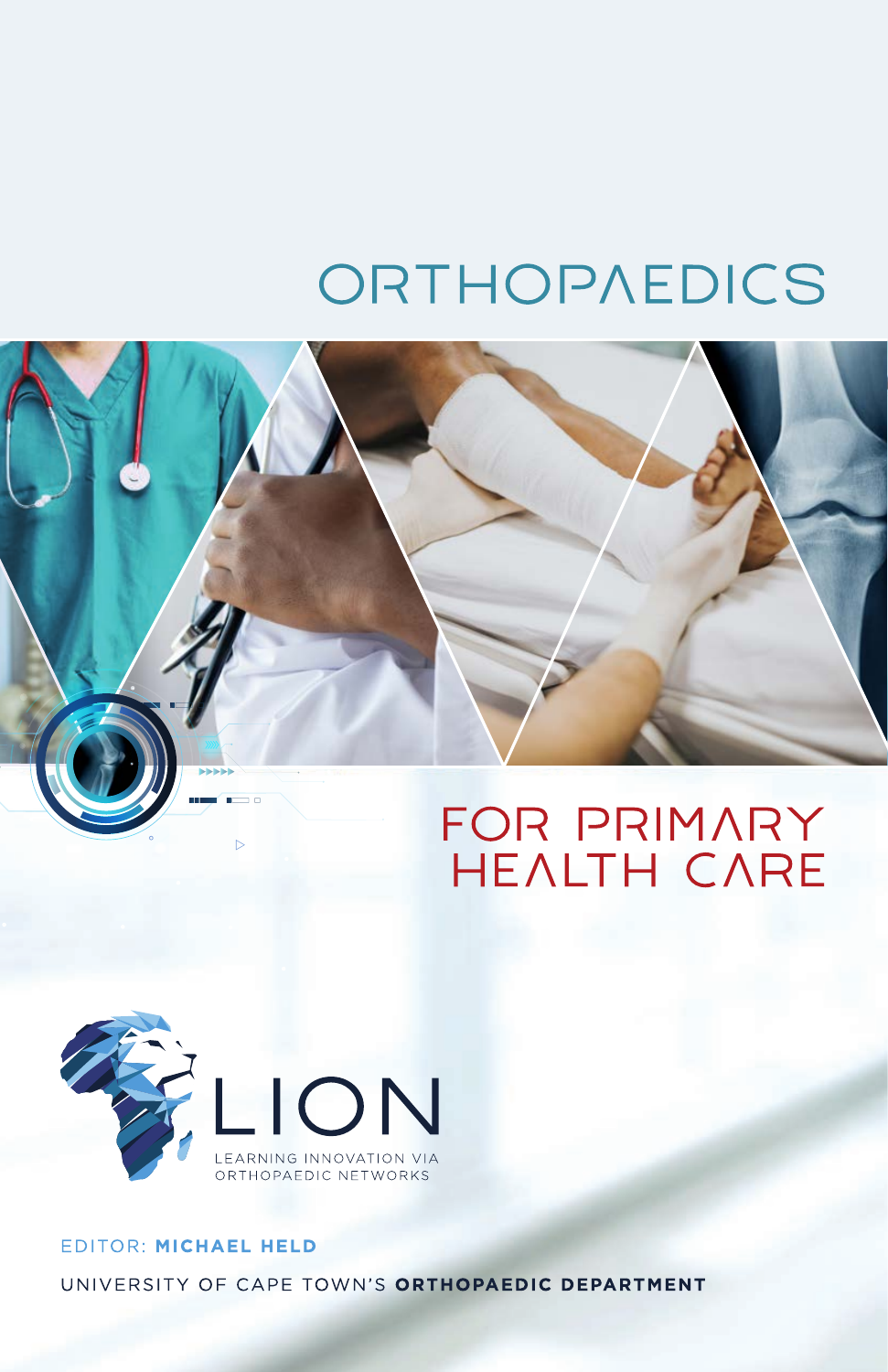# **Thumb base/carpo-metacarpal joint osteoarthritis**

by Pieter Jordaan, Neil Kruger & Duncan McGuire

## **Learning objectives**

- 1. Common and debilitating cause of thumb pain in the elderly.
- 2. Diagnosis is clinical but confirmed with X-ray.
- 3. Early disease can be treated conservatively.
- 4. Advanced disease or failed conservative measures require referral.
- 5. Treatment is symptomatic and for pain relief.

## **Definition and anatomy**

Osteoarthritis between the trapezium and thumb metacarpal.

## **Causes and associations**

This is generally a degenerative condition but can be seen after trauma in younger patients. The disease is more common in postmenopausal women. It is the second most common site of osteoarthritis in the hand behind the finger distal interphalangeal joint.

## **Differential diagnosis**

- De Quervains's tenosynovitis.
- Scapho-trapezio-trapezium (STT) joint arthritis.
- Rheumatoid arthritis.

## **Diagnosis History**

Patients present with radial-sided wrist pain or pain at the base of the thumb aggravated by loading the joint, such as trying to open a jar or tap and writing.

### **Examination**

The hand can appear normal, but usually, the base of the thumb appears squared off (the metacarpal base is subluxated), with adduction of the thumb. In advanced cases, the thumb MCP-joint will be hyperextended.

There is tenderness over the joint line with decreased range of motion.

## **Special test**

Grind test – reduction of the thumb, with gentle downward pressure on the base of the thumb metacarpal, combined with axial loading reproduces the pain.

## **Special investigations Imaging**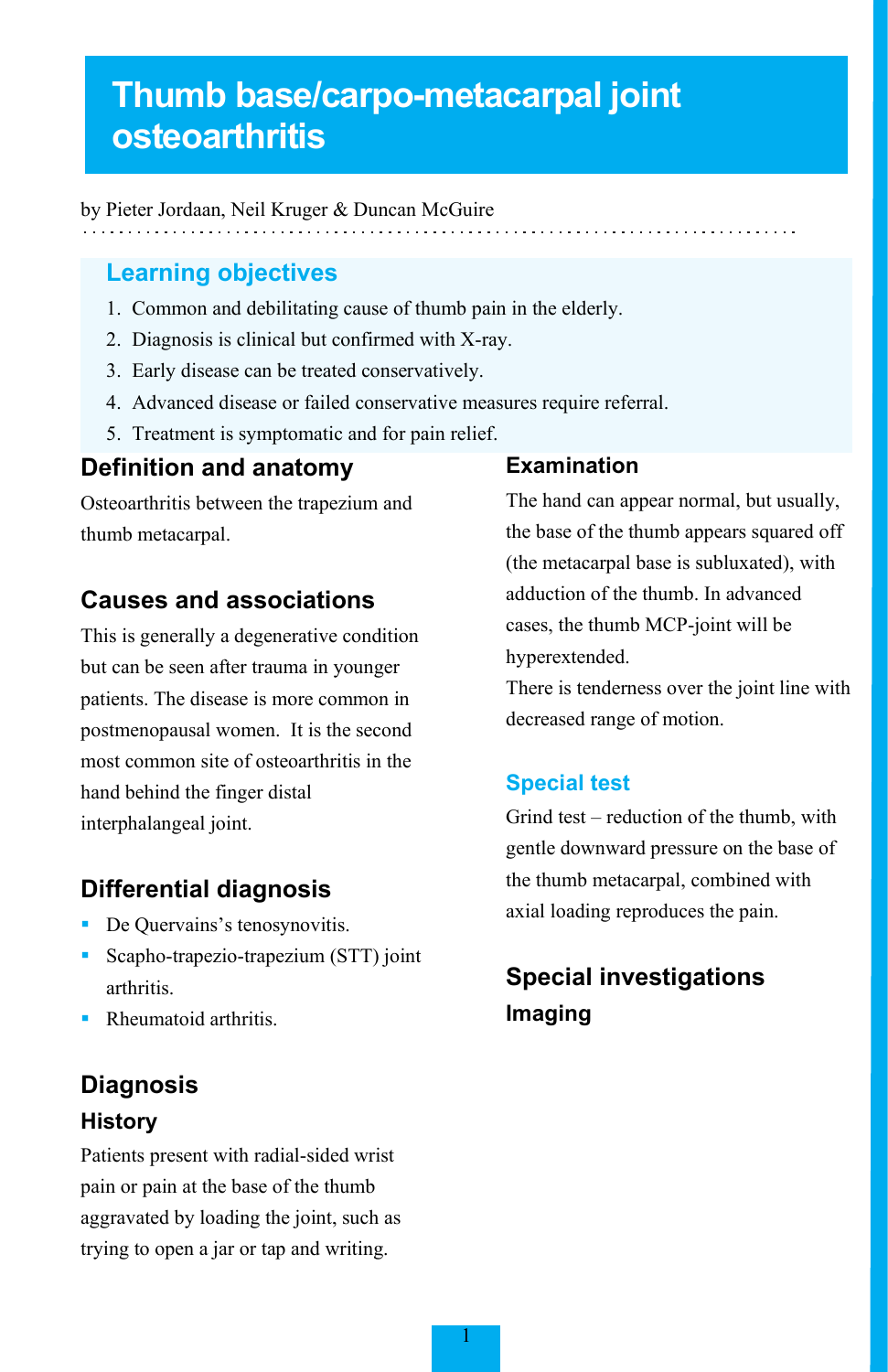



osteotomy can be performed. *X-ray showing subluxation, joint space narrowing, sclerosis and osteophytes, with a Robert's view on the right*

An X-ray can be used to confirm the diagnosis. Views of the base of the thumb, including a PA, lateral, and Robert's view (hyper-pronated) should be done. This will show subluxation of the carpometacarpal joints (CMCJs), with

joint space narrowing, sclerosis, osteophytes and cysts.

## **Management Non-surgical**

First-line therapy is rest and NSAIDs and referral to a hand therapist for lifestyle modification and assistive devices. They can also provide the patient with a splint, which is very effective. If this fails, the patient can be offered an intra-articular steroid injection.

## **Surgical**

Failed conservative measures or advanced severe disease will require surgery. There are many options, but the most reliable results are achieved with a trapezium excision with or without ligament reconstruction and tendon interposition, specifically in older, less active patients with advanced disease. Arthroplasty is an option but is not proven to be better than trapezium excision in the long term.

Post-traumatic arthritis in manual labourers will do better with a fusion of the CMCJ joint, and in young patients with early disease, a metacarpal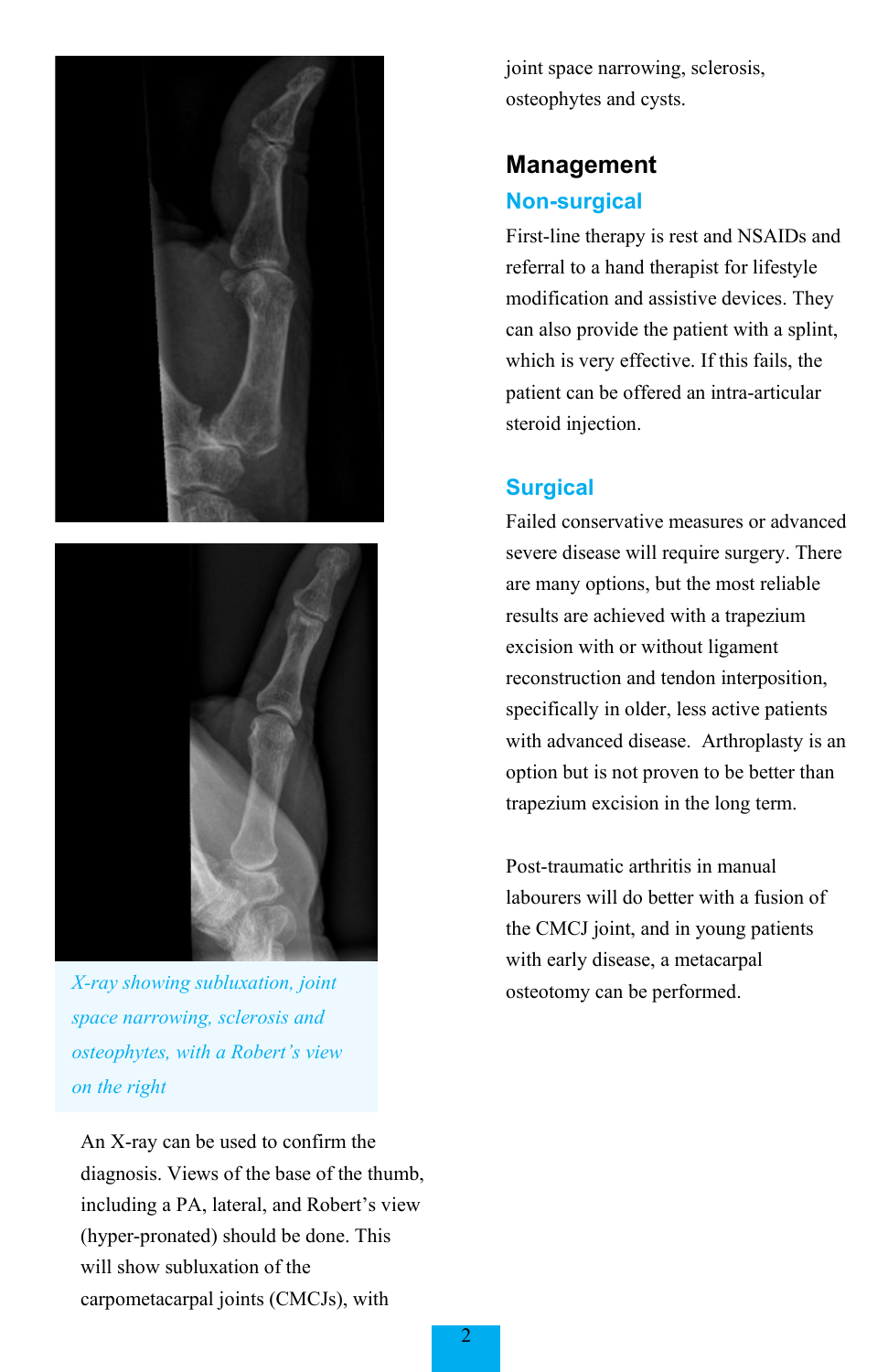## **References**

Hammert WC, Calfee RP, Bozentka DJ, Boyer MI; 2010; ASSH Manual of Hand Surgery; Lippincott, Williams and Wilkins (Wolters Kluwer); Philadelphia, USA.

Miller MD; 2008; Review of Orthopaedics, 5th edition; Elsevier; Philadelphia, USA.

Wolfe SW, Hotchkiss RN, Pederson WC, Kozin SH, Cohen MS; 2017; Green's Operative Hand Surgery, 7th Edition; Elsevier; Philadelphia, USA.

## **Assessment**

A 67-year-old female patient presents with radial-sided wrist and thumb pain. She is unable to open her honey jar at home. Her thumb appears adducted, and squaring is noted at the base of the thumb metacarpal. Which of the following will be the best to confirm your suspected diagnosis?

- A. Full blood count and ESR.
- B. Finkelstein test.
- C. Ultrasound.
- D. PA and lateral X-ray of the thumb. E. PA, lateral and Robert's view of the thumb.

The correct answer is (E), PA, lateral and Robert's view of the thumb.